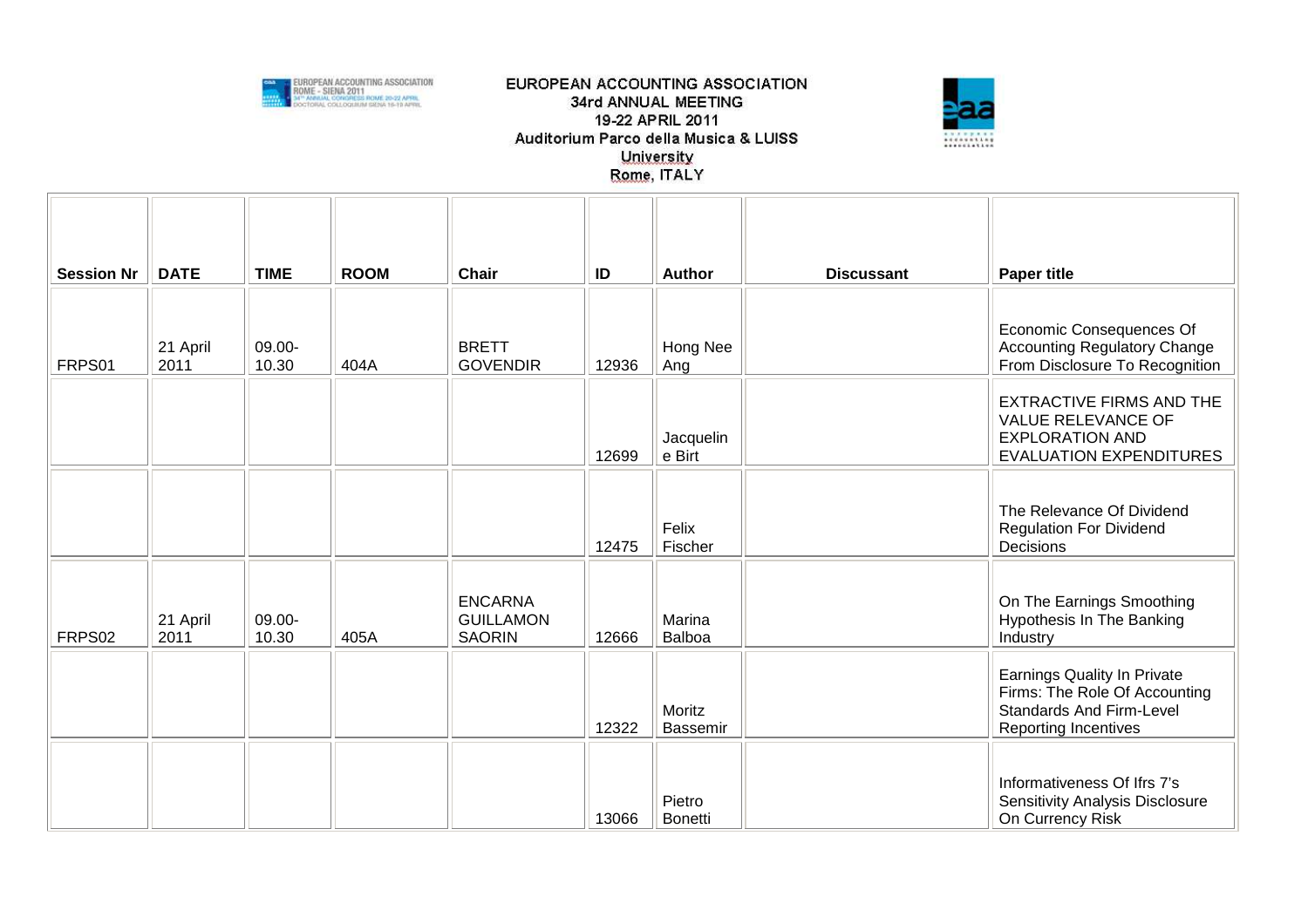



| <b>Session Nr</b> | <b>DATE</b>      | <b>TIME</b>     | <b>ROOM</b>            | <b>Chair</b>                      | ID    | <b>Author</b>                    | <b>Discussant</b> | <b>Paper title</b>                                                                                                                               |
|-------------------|------------------|-----------------|------------------------|-----------------------------------|-------|----------------------------------|-------------------|--------------------------------------------------------------------------------------------------------------------------------------------------|
| FRPS03            | 21 April<br>2011 | 09.00-<br>10.30 | 406A                   | <b>NATALIA</b><br><b>SOKOLOVA</b> | 12209 | Leopold<br>Bayerlein             |                   | Does Connotation Influence<br>Readability And Obfuscation Of<br>Narrative Financial Reporting<br>Information?                                    |
|                   |                  |                 |                        |                                   | 12461 | Cristian<br>Carini               |                   | What Do Managers<br>Communicate In The Financial<br>Reporting To The Stakeholders?<br>A Comparison Between Italy And<br>The Uk From 2003 To 2008 |
|                   |                  |                 |                        |                                   | 13029 | Jaana<br>Kettunen                |                   | <b>Translation of IFRS Standards</b><br>into Local Languages:<br>Understanding Procedures and<br>Problematics of Translation                     |
| FRPS04            | 21 April<br>2011 | 09.00-<br>10.30 | <b>POLIVALENT</b><br>E | PAUL ANDRE                        | 12409 | Shimin<br>Chen                   |                   | <b>Accounting Standards, Reporting</b><br>Incentives, And Conservative<br>Financial Reporting In China                                           |
|                   |                  |                 |                        |                                   | 12407 | Juan<br>Manuel<br>Garcia<br>Lara |                   | <b>Accounting Conservatism And</b><br>Firm Under-Investment                                                                                      |
|                   |                  |                 |                        |                                   | 13551 | Yutao Li                         |                   | <b>Conditional Conservatism And</b><br><b>Accrual Persistence</b>                                                                                |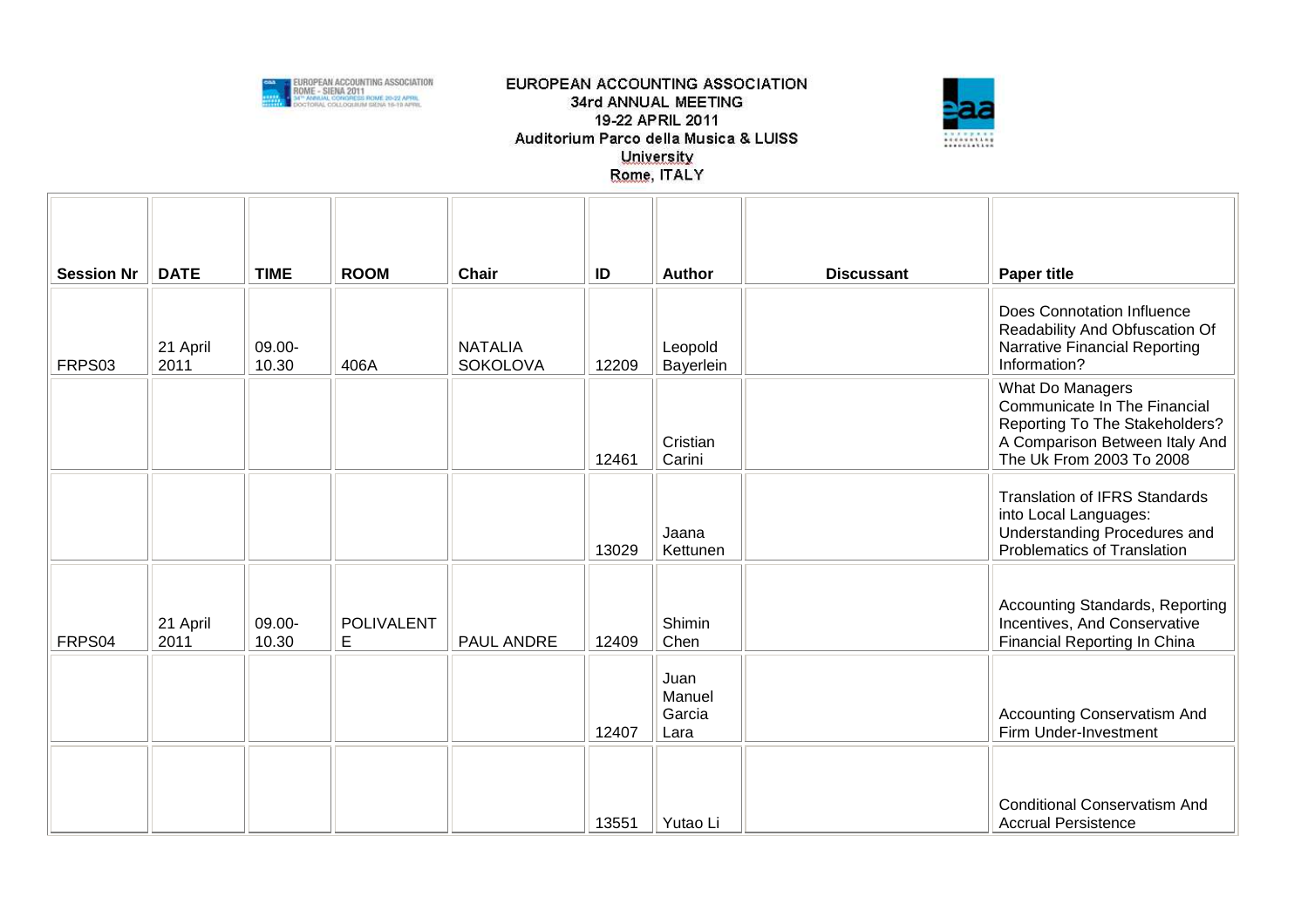



| <b>Session Nr</b> | <b>DATE</b>      | <b>TIME</b>        | <b>ROOM</b> | <b>Chair</b>                      | ID    | <b>Author</b>                     | <b>Discussant</b> | <b>Paper title</b>                                                                                                                  |
|-------------------|------------------|--------------------|-------------|-----------------------------------|-------|-----------------------------------|-------------------|-------------------------------------------------------------------------------------------------------------------------------------|
|                   |                  |                    |             |                                   |       |                                   |                   |                                                                                                                                     |
| FRPS05            | 21 April<br>2011 | $11.00 -$<br>12.30 | 403         | <b>MAURIZIO CISI</b>              | 13089 | Astrid<br>Chludek                 |                   | Does Deferred Tax Information<br>Improve Tax Cash Flow<br>Forecasts?                                                                |
|                   |                  |                    |             |                                   | 11983 | <b>Nikolaos</b><br>Karampini<br>s |                   | Effects Of Ifrs Enforcement On<br>Tax Incentives For Earnings<br>Management: Evidence From<br>Greece                                |
|                   |                  |                    |             |                                   |       |                                   |                   |                                                                                                                                     |
|                   |                  |                    |             |                                   | 13187 | Edward<br>Maydew                  |                   | Where Do Firms Manage<br>Earnings?                                                                                                  |
| FRPS06            | 21 April<br>2011 | $11.00 -$<br>12.30 | 404A        | <b>MICHELA</b><br><b>CORDAZZO</b> | 11383 | Dominic<br>Detzen                 |                   | The Effect Of Short-Term<br>Incentives On Purchase Price<br>Allocations Based On Ifrs -<br><b>Evidence From European</b><br>Mergers |
|                   |                  |                    |             |                                   | 12100 | Nadine<br>Ebert                   |                   | The Impact Of A Group's<br><b>Accounting Environment On</b><br>Earnings Management In Ifrs<br><b>Consolidated Statements</b>        |
|                   |                  |                    |             |                                   | 12650 | Byungjin<br>Kwak                  |                   | Analysts' Dynamic Decisions:<br>Timeliness Vs. Accuracy                                                                             |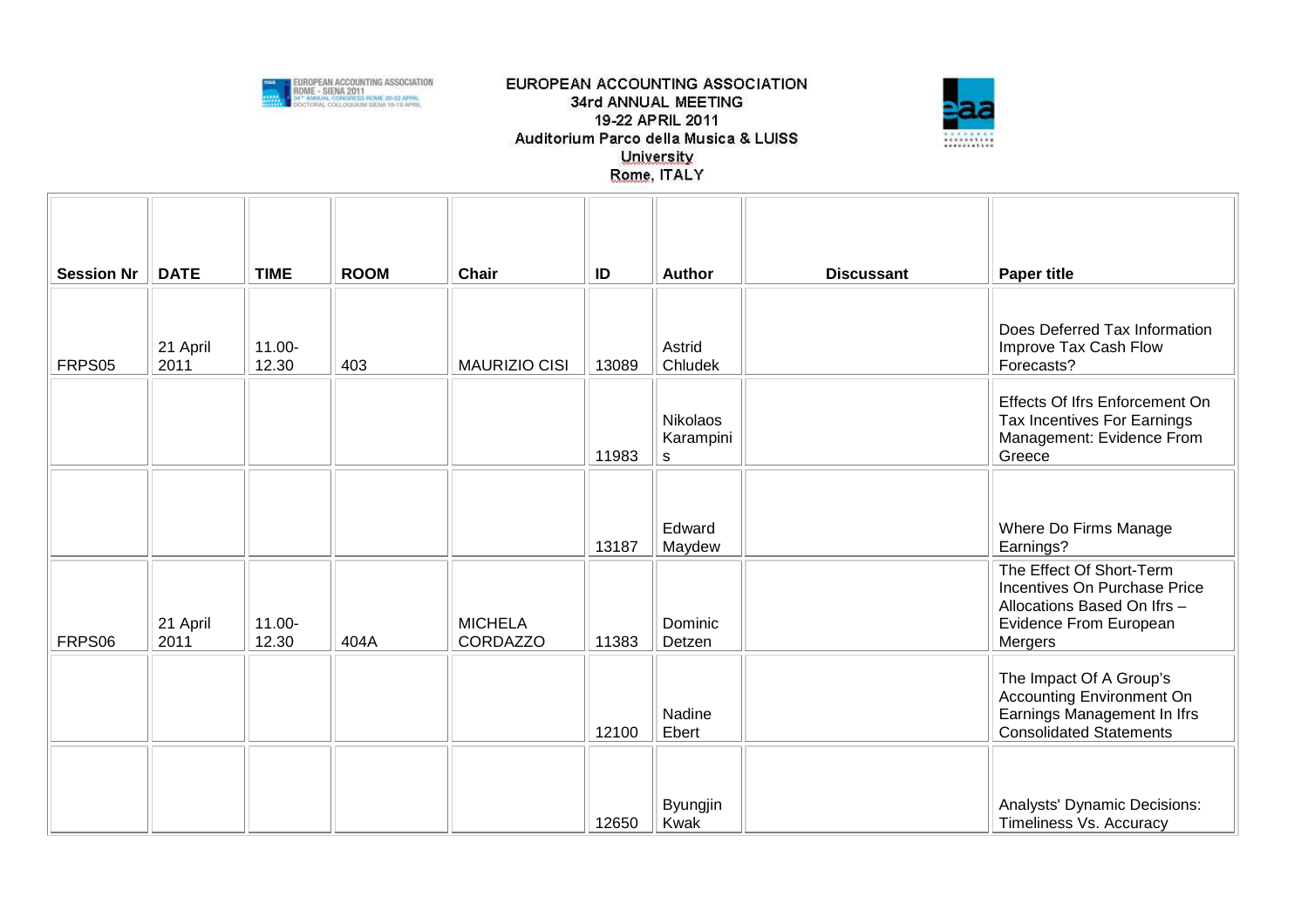



| <b>Session Nr</b> | <b>DATE</b>      | <b>TIME</b>     | <b>ROOM</b> | <b>Chair</b>                    | ID    | <b>Author</b>               | <b>Discussant</b> | <b>Paper title</b>                                                                                                            |
|-------------------|------------------|-----------------|-------------|---------------------------------|-------|-----------------------------|-------------------|-------------------------------------------------------------------------------------------------------------------------------|
| FRPS07            | 21 April<br>2011 | 11.00-<br>12.30 | 405A        | <b>HOLGER</b><br><b>DASKE</b>   | 13702 | Young-<br>Soo Choi          |                   | <b>Transitory Earnings</b><br>Components, Earnings<br>Thresholds, And Non-Gaap Eps                                            |
|                   |                  |                 |             |                                 | 13020 | Leonidas<br><b>Doukakis</b> |                   | Accrual-Based And Real<br><b>Earnings Management Activities</b><br>After The Mandatory Adoption Of<br>Ifrs In The Eu          |
|                   |                  |                 |             |                                 | 12483 | Nadine<br>Georgiou          |                   | Income Smoothing With<br><b>Unlimited Liability Firms</b>                                                                     |
| FRPS08            | 21 April<br>2011 | 11.00-<br>12.30 | 406A        | <b>PETER</b><br><b>FIECHTER</b> | 13150 | Peter<br>Fiechter           |                   | The Pricing Of Fair Values<br>During The Financial Crisis:<br>Evidence From An International<br>Setting                       |
|                   |                  |                 |             |                                 | 12232 | Liyu He                     |                   | Fair Value Accounting And The<br>Objective Of General Purpose<br>Financial Reporting: The Case<br>Of Agriculture In Australia |
|                   |                  |                 |             |                                 | 12760 | Mari<br>Paananen            |                   | <b>Management Motivations For</b><br>Sfas 157 Reclassifications And<br>The Capital Market<br>Consequences                     |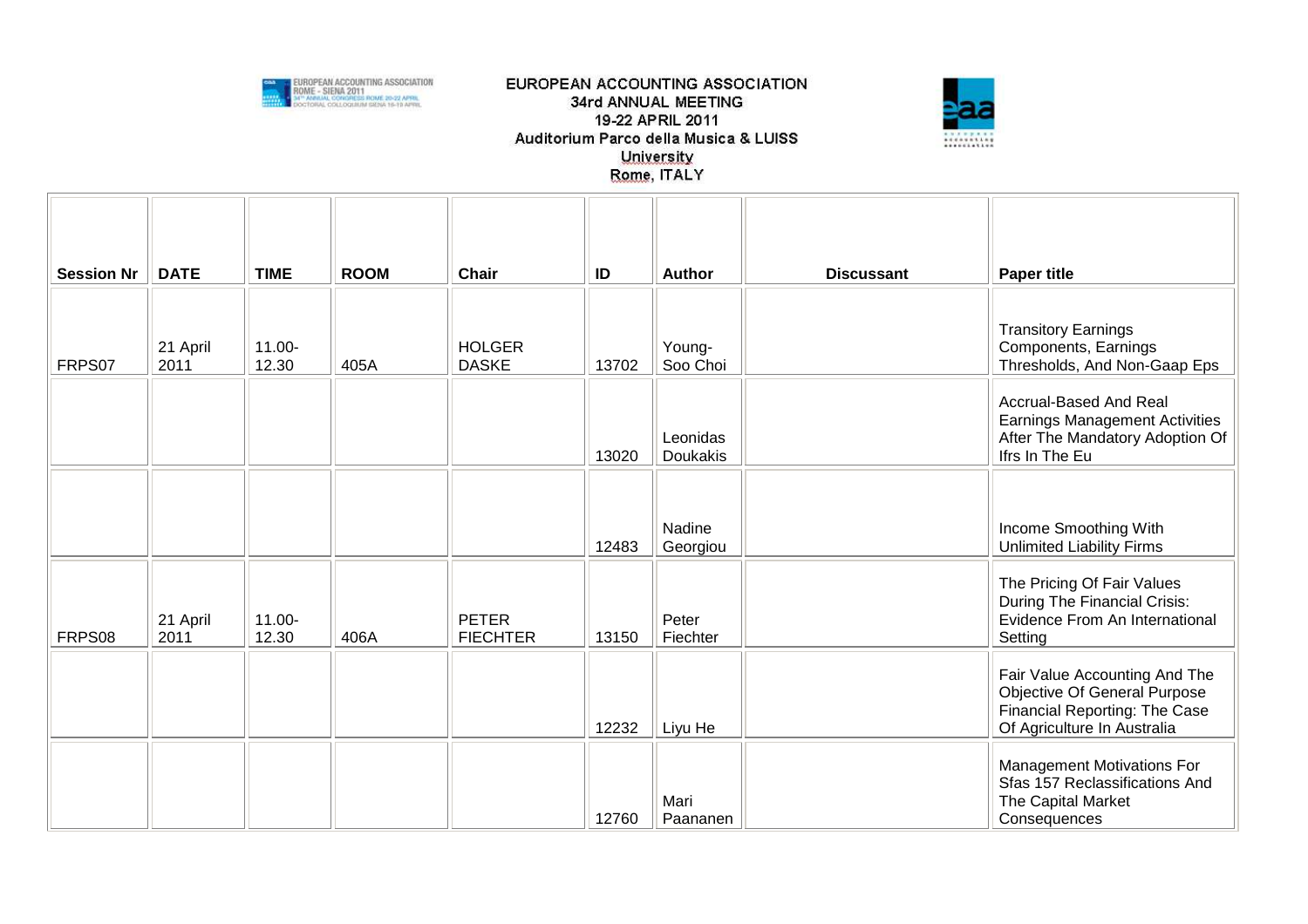



| <b>Session Nr</b> | <b>DATE</b>      | <b>TIME</b>     | <b>ROOM</b> | <b>Chair</b>                      | ID    | Author              | <b>Discussant</b> | <b>Paper title</b>                                                                                                                                       |
|-------------------|------------------|-----------------|-------------|-----------------------------------|-------|---------------------|-------------------|----------------------------------------------------------------------------------------------------------------------------------------------------------|
| FRPS09            | 21 April<br>2011 | 14.00-<br>15.30 | 206A        | <b>GÜNTHER</b><br><b>GEBHARDT</b> | 12084 | Fabrizio<br>Di Meo  |                   | Entrenched Managers' Usage Of<br><b>Earnings Management Tools</b>                                                                                        |
|                   |                  |                 |             |                                   | 12715 | Anna<br>Loyeung     |                   | Ifrs Implementation Errors And<br><b>Earnings Quality Metrics</b>                                                                                        |
|                   |                  |                 |             |                                   | 11202 | Stephen<br>Taylor   |                   | <b>Errors In Estimating Unexpected</b><br>Accruals In The Presence Of<br>Large Changes In Net External<br>Financing                                      |
| FRPS10            | 21 April<br>2011 | 14.00-<br>15.30 | 404A        | <b>URSKA KOSI</b>                 | 13607 | Andreas<br>Hellmann |                   | Some Theoretical And<br>Methodological Suggestions For<br><b>Studies That Analyse The</b><br>Meaning Of Accounting Terms<br><b>And Narrations</b>        |
|                   |                  |                 |             |                                   | 11134 | Malcolm<br>Smith    |                   | Investigating New Methods Of<br>Measuring The Understandability<br>Of Accounting Narratives                                                              |
|                   |                  |                 |             |                                   | 11637 | Helena<br>Isidro    |                   | Analysis Of Informed Institutional<br><b>Investor Reaction To The</b><br><b>Issuance Of Sec Comment</b><br>Letters To Foreign Versus Home<br>Registrants |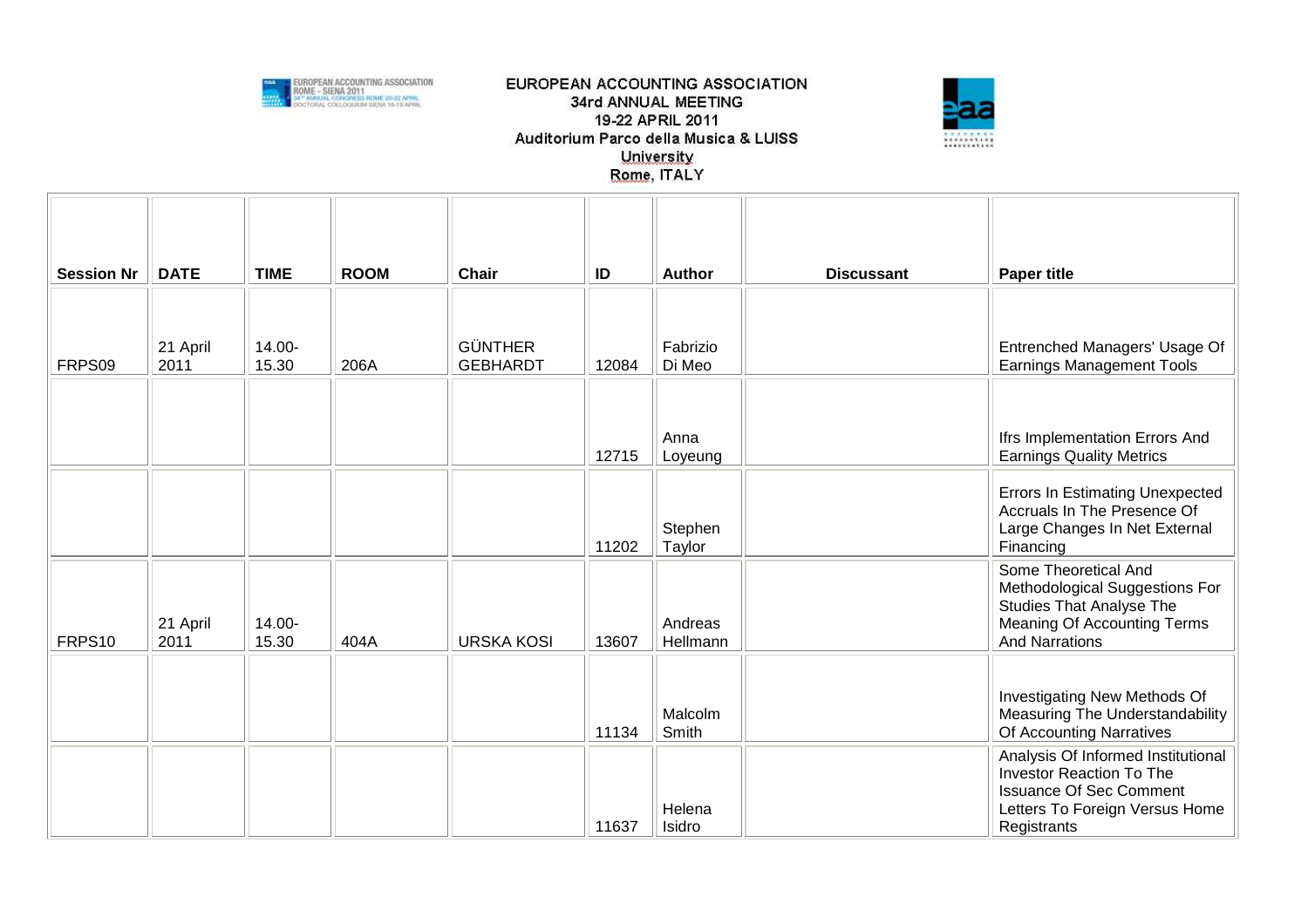



| <b>Session Nr</b> | <b>DATE</b>      | <b>TIME</b>     | <b>ROOM</b> | <b>Chair</b>                    | ID    | <b>Author</b>                   | <b>Discussant</b> | <b>Paper title</b>                                                                                                                                                      |
|-------------------|------------------|-----------------|-------------|---------------------------------|-------|---------------------------------|-------------------|-------------------------------------------------------------------------------------------------------------------------------------------------------------------------|
| FRPS11            | 21 April<br>2011 | 14.00-<br>15.30 | 406A        | <b>DONAL BYARD</b>              | 12710 | Wei<br>Chern<br>Koh             |                   | Do Investors Value<br>Stewardship? Evidence From<br><b>Stock Price Reactions To The</b><br>First News Of Widespread Stock<br><b>Option Backdating</b>                   |
|                   |                  |                 |             |                                 | 13039 | Stefan<br>Veith                 |                   | <b>Accounting Versus Embedded</b><br>Value: An Estimation Of Risk<br><b>Using Statutory Financial</b><br><b>Reporting And Voluntary</b><br><b>Actuarial Disclosures</b> |
|                   |                  |                 |             |                                 | 12010 | Baohua<br>Xin                   |                   | Real Effects Of Accounting For<br><b>Employee Stock Options</b>                                                                                                         |
| FRPS12            | 21 April<br>2011 | 14.00-<br>15.30 | 406B        | <b>KERYN</b><br><b>CHALMERS</b> | 13195 | Stefan<br>Hahn                  |                   | Transition From Us Gaap To Ifrs<br>- Changes In Earnings Attributes                                                                                                     |
|                   |                  |                 |             |                                 | 12628 | Nicola<br>Moscariell<br>$\circ$ |                   | Mandatory las/ifrs Adoption And<br>Debt Contracting In Different<br><b>Institutional Settings: A</b><br>Comparison Between Italy And<br>Uk                              |
|                   |                  |                 |             |                                 | 12662 | Maria<br>Vulcheva               |                   | Relaxing The Reconciliation<br>Requirement In Non-U.S. Firms'<br>Sec Filings: changes In Gaap,<br>Earnings Attributes, And<br>Earnings Informativeness                  |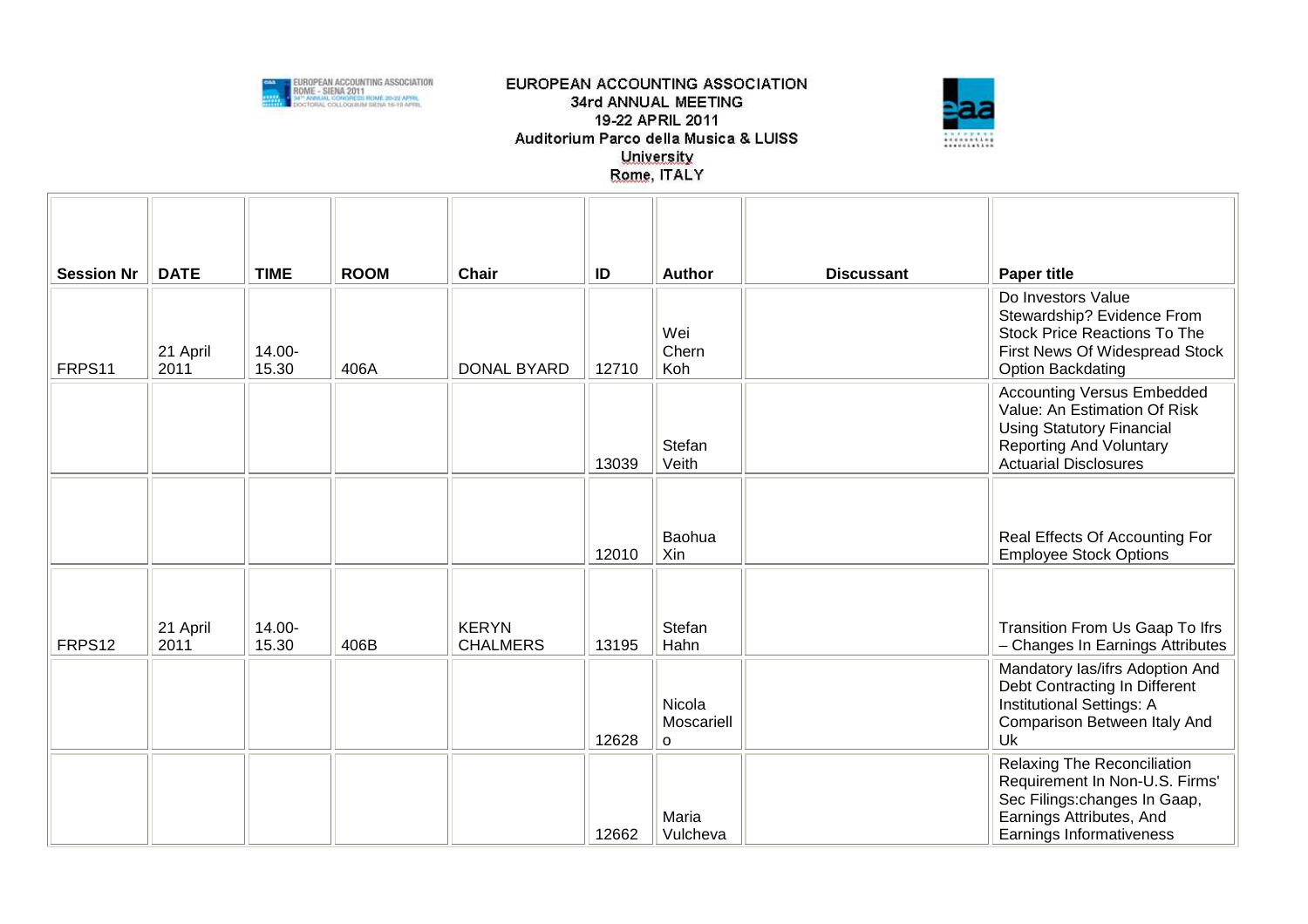



| <b>Session Nr</b> | <b>DATE</b>      | <b>TIME</b>     | <b>ROOM</b>             | Chair                                 | ID    | <b>Author</b>     | <b>Discussant</b> | <b>Paper title</b>                                                                                                                    |
|-------------------|------------------|-----------------|-------------------------|---------------------------------------|-------|-------------------|-------------------|---------------------------------------------------------------------------------------------------------------------------------------|
|                   |                  |                 |                         |                                       |       |                   |                   |                                                                                                                                       |
| FRPS13            | 21 April<br>2011 | 14.00-<br>15.30 | <b>POLIVALENT</b><br>E. | <b>JEFF DOWNING</b>                   | 12552 | Andrea<br>Lionzo  |                   | <b>Determinants Of Business</b><br>Combinations                                                                                       |
|                   |                  |                 |                         |                                       |       | Giuseppe          |                   | Accounting For Intangibles And                                                                                                        |
|                   |                  |                 |                         |                                       | 13345 | Marzo             |                   | The Theories Of The Firm                                                                                                              |
|                   |                  |                 |                         |                                       | 13170 | Julia<br>Morley   |                   | Economic Representation,<br><b>Uncertainty And Slow Progress</b><br>Of The lasb Liabilities Project                                   |
| FRPS14            | 21 April<br>2011 | 16.00-<br>17.30 | 404A                    | <b>VICTORIA</b><br><b>KRIVOGORSKY</b> | 13227 | Joachim<br>Gassen |                   | The Contracting Role Of Income<br>Smoothing: Evidence Of<br>European Private Firms                                                    |
|                   |                  |                 |                         |                                       | 12319 | Sabrina<br>Pisano |                   | A Framework To Assess The<br>Quality Of Italian Companies'<br>Md&a Disclosures And Its<br><b>Usefulness For Financial</b><br>Analysts |
|                   |                  |                 |                         |                                       | 11996 | Lena<br>Siggelkow |                   | Earnings Management<br>Concerning The Impairment<br>Decision                                                                          |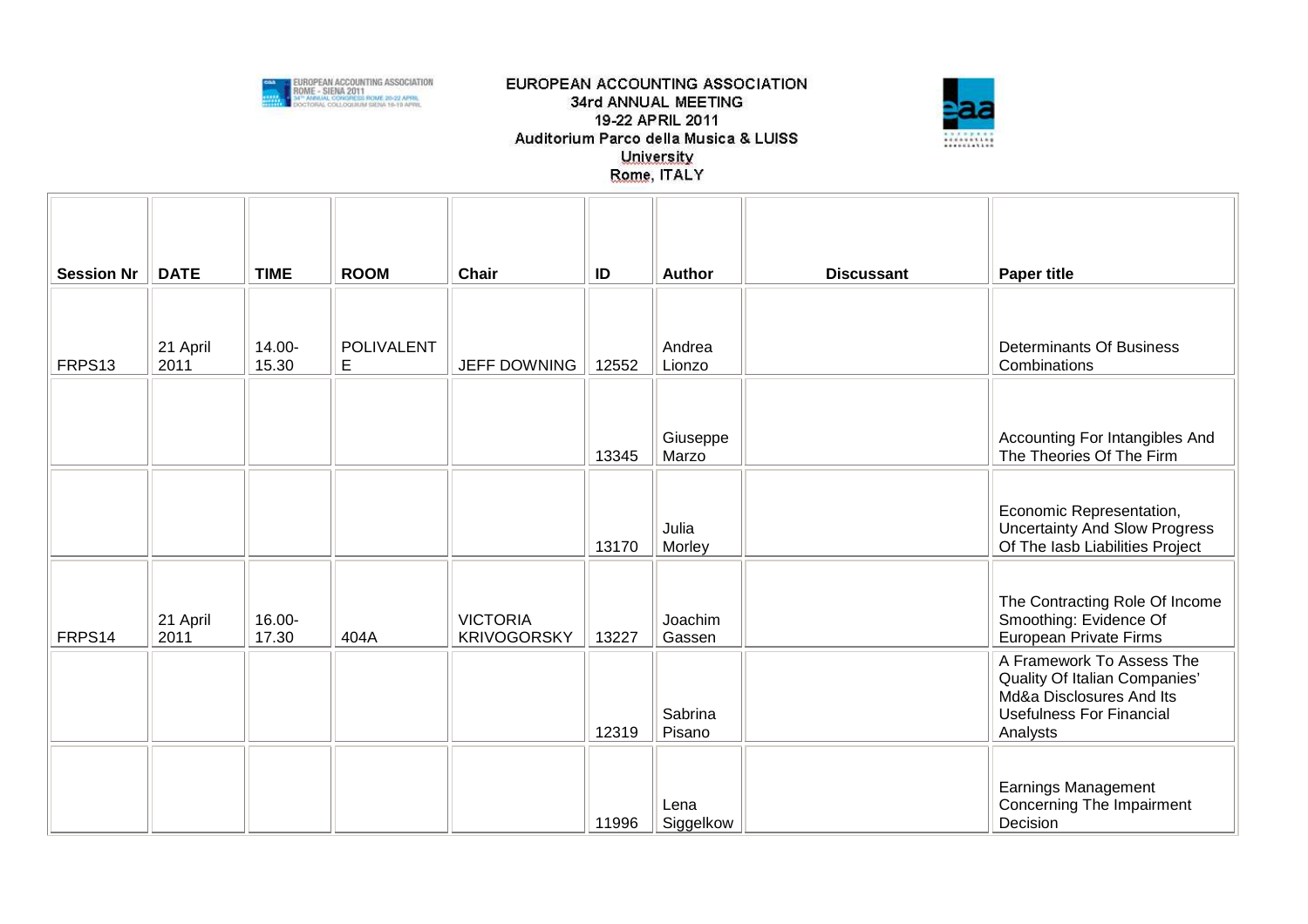



| <b>Session Nr</b> | <b>DATE</b>      | <b>TIME</b>     | <b>ROOM</b> | <b>Chair</b>                    | ID    | Author                         | <b>Discussant</b> | <b>Paper title</b>                                                                                                                                   |
|-------------------|------------------|-----------------|-------------|---------------------------------|-------|--------------------------------|-------------------|------------------------------------------------------------------------------------------------------------------------------------------------------|
| FRPS15            | 21 April<br>2011 | 16.00-<br>17.30 | 406A        | <b>DAPHNE LUI</b>               | 11759 | Giorgio<br>Gotti               |                   | Classification Shifting In An<br>International Setting: Legal<br>Systems And Auditors' Influence                                                     |
|                   |                  |                 |             |                                 | 12974 | Audrey<br>Hsu                  |                   | Does The Control-Based<br>Approach To Consolidated<br><b>Statements Better Reflect Market</b><br>Value Than The Ownership-<br><b>Based Approach?</b> |
|                   |                  |                 |             |                                 | 13760 | Paul<br>Klumpes                |                   | Incentives For Erm Use By<br>Multinationals                                                                                                          |
| FRPS16            | 21 April<br>2011 | 16.00-<br>17.30 | 406B        | <b>PIERRE</b><br><b>ASTOLFI</b> | 12497 | Ronny<br>Hofmann               |                   | The Impact Of Disclosures<br>Related To Credit Risk On Bond<br><b>Yield Spreads Of Financial</b><br>Institutions                                     |
|                   |                  |                 |             |                                 | 13596 | Khaled<br>Kholmy               |                   | Did Ifrs Fuel Analysts' Optimism<br>During The Financial Crisis?                                                                                     |
|                   |                  |                 |             |                                 | 12014 | Theodosia<br>Konstanti<br>nidi |                   | Fundamental Risk In Analysts'<br><b>Earnings Forecasts</b>                                                                                           |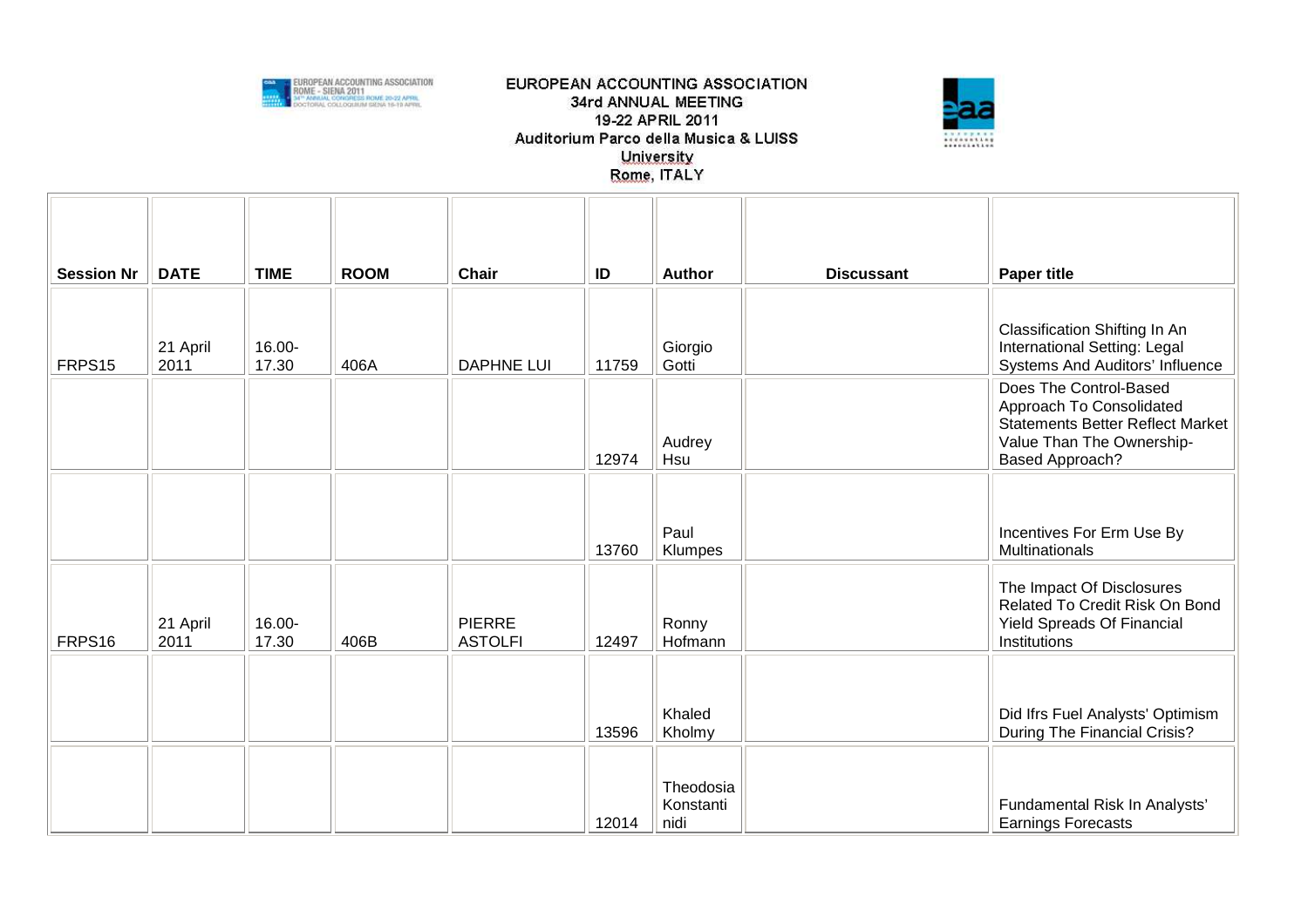



| <b>Session Nr</b> | <b>DATE</b>      | <b>TIME</b>     | <b>ROOM</b>      | <b>Chair</b>                           | ID    | <b>Author</b>                | <b>Discussant</b> | <b>Paper title</b>                                                                                                         |
|-------------------|------------------|-----------------|------------------|----------------------------------------|-------|------------------------------|-------------------|----------------------------------------------------------------------------------------------------------------------------|
| FRPS17            | 21 April<br>2011 | 16.00-<br>17.30 | POLIVALENT<br>E. | <b>MARTIN</b><br><b>BUGEJA</b>         | 12447 | Inder<br>Khurana             |                   | International Diversification, Sfas<br>131, And Post-Earnings<br><b>Announcement Drift</b>                                 |
|                   |                  |                 |                  |                                        | 13623 | Antti<br>Miihkinen           |                   | The Usefulness of Firm Risk<br>Disclosures under Different Firm<br>Riskiness, Investor Interest, and<br>Market Conditions. |
|                   |                  |                 |                  |                                        | 11757 | Laura<br>Parte<br>Esteban    |                   | How Special Are Special Items?<br>Evidence From Ifrs/ias Reporting                                                         |
| FRPS18            | 22 April<br>2011 | 09.00-<br>10.30 | 303              | <b>MASSIMILIANO</b><br><b>BONACCHI</b> | 12431 | Maik<br>Lachmann             |                   | Acquisition And Integration Of<br>Fair Value Information On<br>Liabilities Into Investors'<br>Judgments                    |
|                   |                  |                 |                  |                                        | 12621 | German<br>Lopez-<br>Espinosa |                   | Banks' Net Interest Margin In<br>The 2000s: A Macro-Accounting<br><b>International Perspective</b>                         |
|                   |                  |                 |                  |                                        | 12255 | Kevin Ow<br>Yong             |                   | Fair Value Disclosure Beyond<br><b>Sfas 157</b>                                                                            |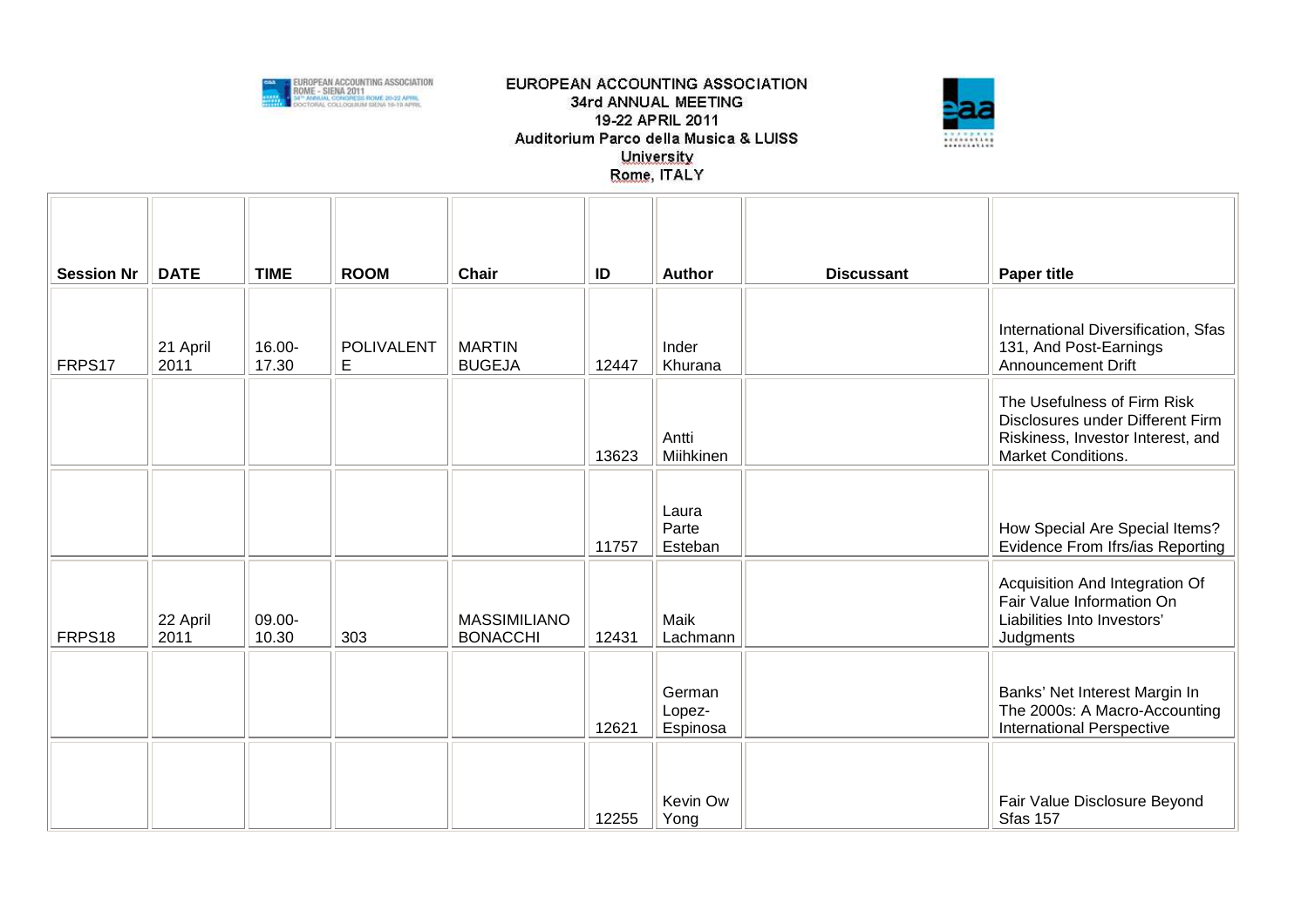



| <b>Session Nr</b> | <b>DATE</b>      | <b>TIME</b>     | <b>ROOM</b> | <b>Chair</b>                     | ID    | Author                       | <b>Discussant</b> | <b>Paper title</b>                                                                                                                                  |
|-------------------|------------------|-----------------|-------------|----------------------------------|-------|------------------------------|-------------------|-----------------------------------------------------------------------------------------------------------------------------------------------------|
| FRPS19            | 22 April<br>2011 | 09.00-<br>10.30 | 403         | <b>RICARDO</b><br><b>CARDOSO</b> | 11201 | Karel<br>Hrazdil             |                   | The Role Of Industry<br><b>Classification In Estimating</b><br><b>Discretionary Accruals</b>                                                        |
|                   |                  |                 |             |                                  | 11895 | Tetsuyuki<br>Kagaya          |                   | Matching Expenses With<br>Revenues Around The World                                                                                                 |
|                   |                  |                 |             |                                  | 13385 | Paraskevi<br>Vicky<br>Kiosse |                   | Trends In Aggressive Pro Forma<br>Reporting                                                                                                         |
| FRPS20            | 22 April<br>2011 | 09.00-<br>10.30 | 404A        | PHILIP JOOS                      | 13307 | Stephanie<br>Lenger          |                   | The Impact Of Ifrs On Firms'<br>Investment Efficiency - European<br>Evidence On Private And Public<br>Firms                                         |
|                   |                  |                 |             |                                  | 12518 | Grace<br>Pownall             |                   | The Effects Of The Integration Of<br>The Euronext Stock Market On<br><b>Financial Reporting Quality And</b><br><b>Liquidity Of Listed Companies</b> |
|                   |                  |                 |             |                                  | 12821 | Marco<br>Trombetta           |                   | Mark-To-Market Accounting<br>Implications For Banks Trading<br><b>Portfolios</b>                                                                    |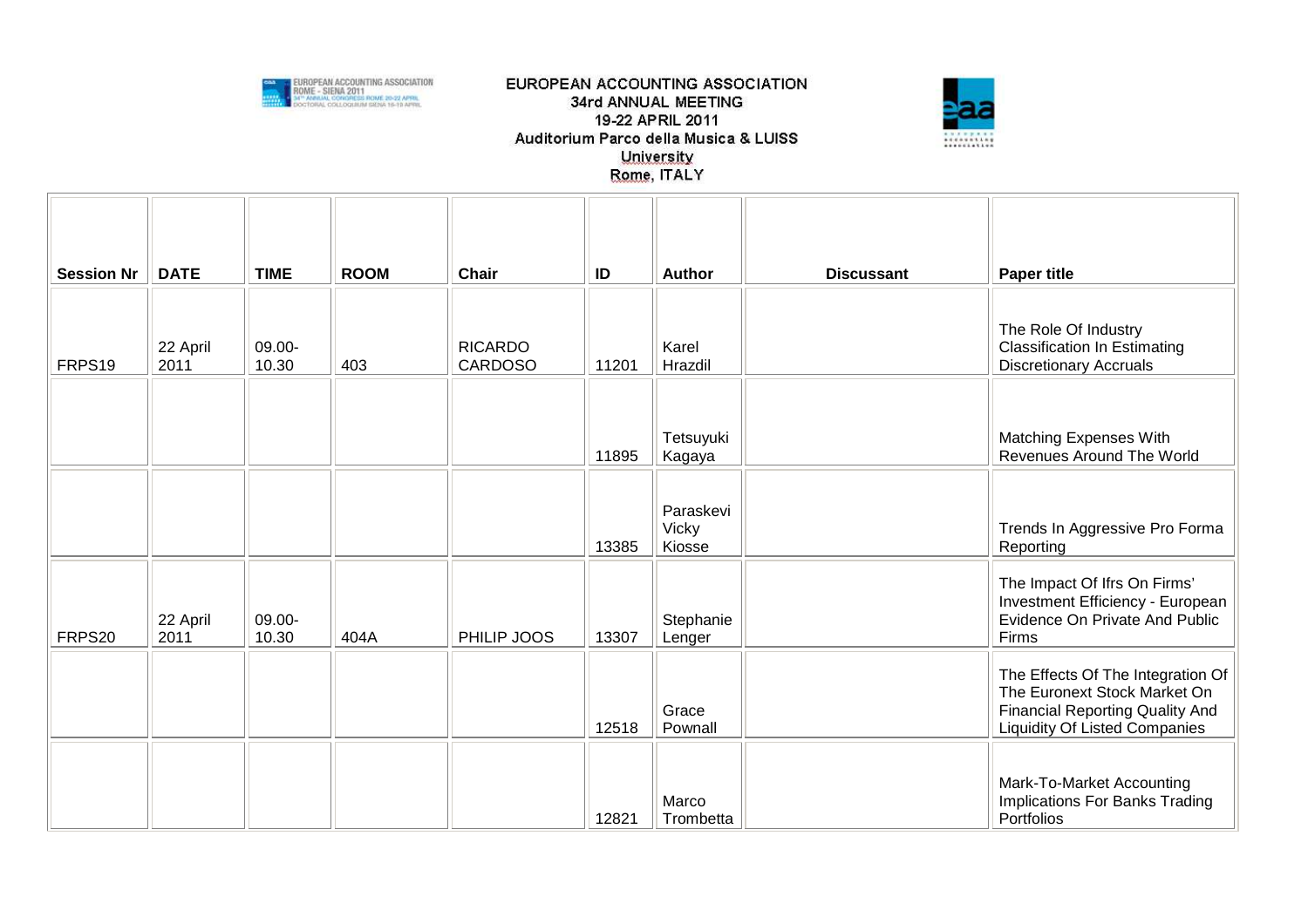



| <b>Session Nr</b> | <b>DATE</b>      | <b>TIME</b>     | <b>ROOM</b> | <b>Chair</b>                     | ID    | <b>Author</b>                   | <b>Discussant</b> | <b>Paper title</b>                                                                                                                                                     |
|-------------------|------------------|-----------------|-------------|----------------------------------|-------|---------------------------------|-------------------|------------------------------------------------------------------------------------------------------------------------------------------------------------------------|
| FRPS21            | 22 April<br>2011 | 09.00-<br>10.30 | 406A        | <b>MATTHEW</b><br><b>BONNETT</b> | 12468 | Elizabeth<br>Gordon             |                   | Home Bias, Adoption Of Ifrs, And<br>Regulatory Environment: The<br>Case Of U.S. Investor Allocation<br>Choice                                                          |
|                   |                  |                 |             |                                  | 13461 | Karen<br>Handley                |                   | The Gap Between Standard<br><b>Setters And Practitioners:</b><br>Reporting For Smes In Australia                                                                       |
|                   |                  |                 |             |                                  | 13245 | Joerg-<br><b>Markus</b><br>Hitz |                   | Why Do Firms Produce<br><b>Erroneous Ifrs Financial</b><br>Statements?                                                                                                 |
| FRPS22            | 22 April<br>2011 | 09.00-<br>10.30 | 406B        | <b>FATIH YILMAZ</b>              | 11982 | Xu-Dong<br>Ji                   |                   | Can The Adoption Of<br>International Financial Reporting<br>Standards (ifrs) Improve<br>Earnings Quality? Evidence<br>From Australia                                   |
|                   |                  |                 |             |                                  | 12866 | Ann<br>Jorissen                 |                   | Formal Participation In The Due<br>Process Of International<br>Accounting Standard Setting: A<br>Longitudinal Analysis Of<br>Stakeholder And Geographical<br>Diversity |
|                   |                  |                 |             |                                  | 12336 | Devrimi<br>Kaya                 |                   | Potential Adoption Of Ifrs By The<br>United States: A Critical View                                                                                                    |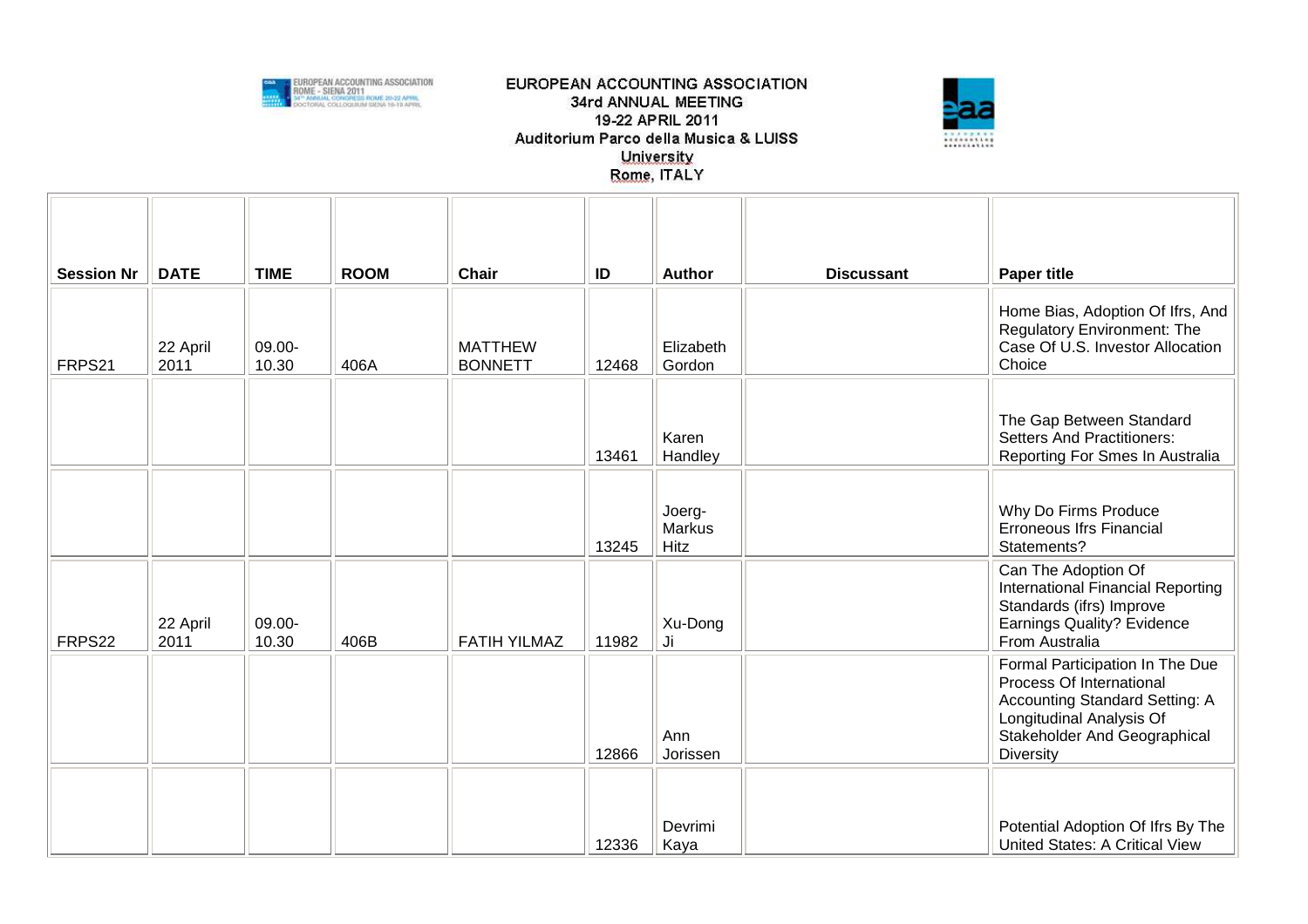



| <b>Session Nr</b> | <b>DATE</b>      | <b>TIME</b>     | <b>ROOM</b> | <b>Chair</b>                            | ID    | Author              | <b>Discussant</b> | <b>Paper title</b>                                                                                                                                   |
|-------------------|------------------|-----------------|-------------|-----------------------------------------|-------|---------------------|-------------------|------------------------------------------------------------------------------------------------------------------------------------------------------|
| FRPS23            | 22 April<br>2011 | 11.00-<br>12.30 | 303         | <b>MARTIN</b><br><b>HOOGENDOOR</b><br>N | 11981 | Pietro<br>Mazzola   |                   | Why Managerial Fraud Goes<br>Undetected: A Socio-Cognitive<br>Perspective On Detection Delays                                                        |
|                   |                  |                 |             |                                         | 13166 | Christoph<br>Pelger |                   | Decision-Making On<br>Stewardship - An Analysis Of<br>The Standard Setters' Process<br>Of Identifying The Objective Of<br><b>Financial Reporting</b> |
|                   |                  |                 |             |                                         | 13599 | Mihaela<br>Ionascu  |                   | <b>Ontological Presuppositions</b><br><b>Underlying Accounting</b><br>Standards: Towards A Normal<br><b>Understanding Of Financial</b><br>Reporting  |
| FRPS24            | 22 April<br>2011 | 11.00-<br>12.30 | 404A        | <b>MARCIA</b><br><b>ANNISETTE</b>       | 12513 | Minyue<br>Dong      |                   | <b>Security Gains Trading Under</b><br>Fair Value Accounting                                                                                         |
|                   |                  |                 |             |                                         | 12520 | Renhui Fu           |                   | Endogenous Information<br><b>Disclosure And Regulatory</b><br>Reforms                                                                                |
|                   |                  |                 |             |                                         | 12908 | Thomas<br>Jeanjean  |                   | Voluntary Disclosure, Board<br>Independence And Proprietary<br>Costs                                                                                 |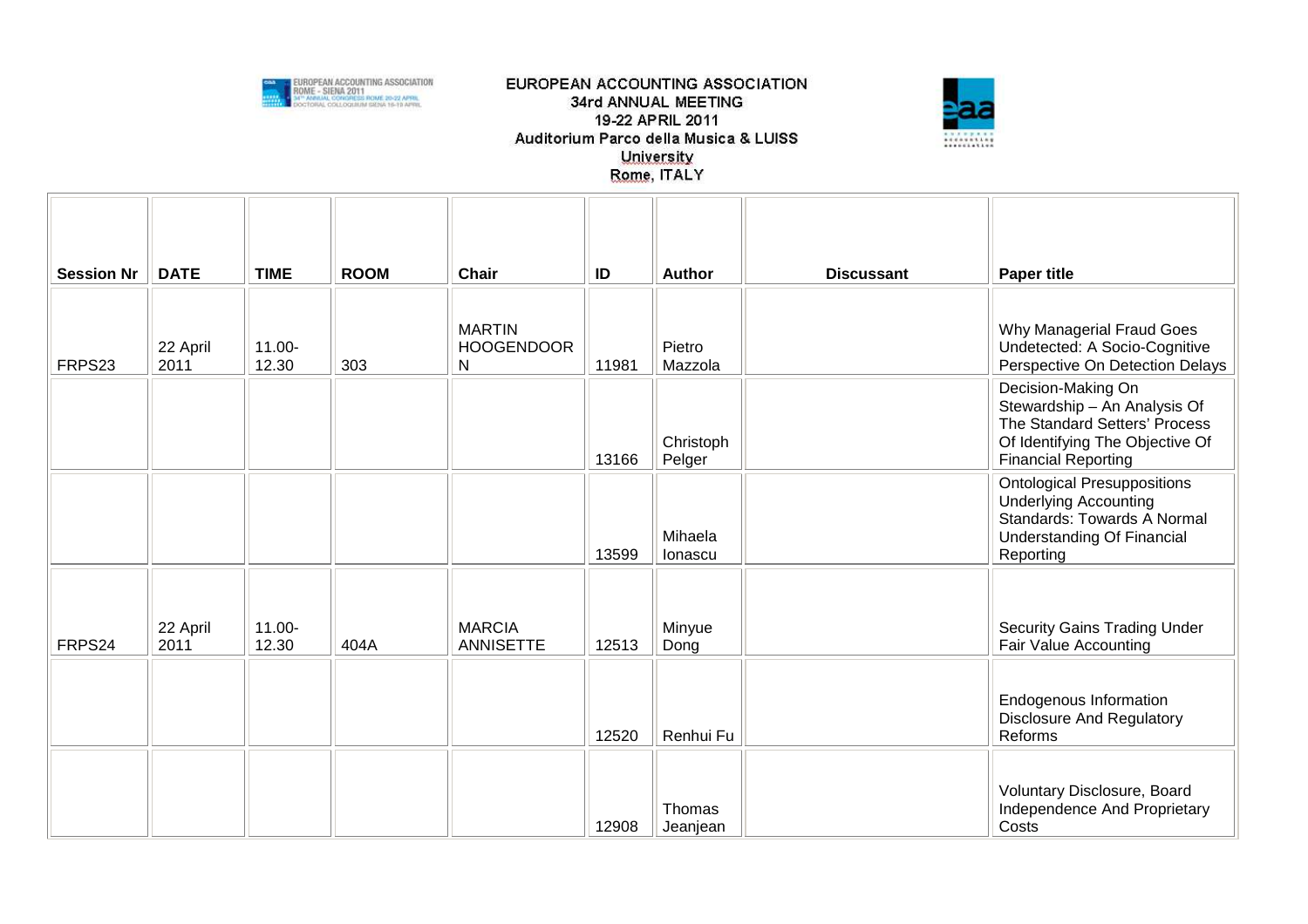



| <b>Session Nr</b> | <b>DATE</b>      | <b>TIME</b>        | <b>ROOM</b> | Chair                       | ID    | Author                   | <b>Discussant</b> | <b>Paper title</b>                                                                                                                       |
|-------------------|------------------|--------------------|-------------|-----------------------------|-------|--------------------------|-------------------|------------------------------------------------------------------------------------------------------------------------------------------|
| FRPS25            | 22 April<br>2011 | 11.00-<br>12.30    | 406A        | <b>JAN MARTON</b>           | 13347 | Yong-<br>Chul Shin       |                   | Segment Disclosure, Information<br>Asymmetry, and Insider Trading<br>Profits around FAS 131<br>Adoption                                  |
|                   |                  |                    |             |                             |       |                          |                   |                                                                                                                                          |
|                   |                  |                    |             |                             | 13322 | Adamos<br><b>Vlittis</b> |                   | The Valuation Effects Of Investor<br><b>Relations Investments</b>                                                                        |
|                   |                  |                    |             |                             |       |                          |                   |                                                                                                                                          |
|                   |                  |                    |             |                             |       |                          |                   |                                                                                                                                          |
|                   |                  |                    |             |                             | 11694 | Kelly Anh<br>Vu          |                   | Corporate Communication Of<br>Vietnamese Listed Firms                                                                                    |
|                   |                  |                    |             |                             |       |                          |                   |                                                                                                                                          |
| FRPS26            | 22 April<br>2011 | $11.00 -$<br>12.30 | 406B        | SVEN-ARNE<br><b>NILSSON</b> | 11948 | Yuri<br>Loktionov        |                   | Does Accounting Quality Mitigate<br><b>Risk Shifting?</b>                                                                                |
|                   |                  |                    |             |                             | 13009 | Victoria<br>Wang         |                   | Asymmetric Timeliness Of<br><b>Earnings And Complex</b><br>Investments: Evidence From The<br><b>Emerging Market</b>                      |
|                   |                  |                    |             |                             | 11396 | Yanyan<br>Wang           |                   | Loan Collateral And Accounting<br>Conservatism: Evidence On The<br>Role Of Borrower And Lender<br>State Ownership In Debt<br>Contracting |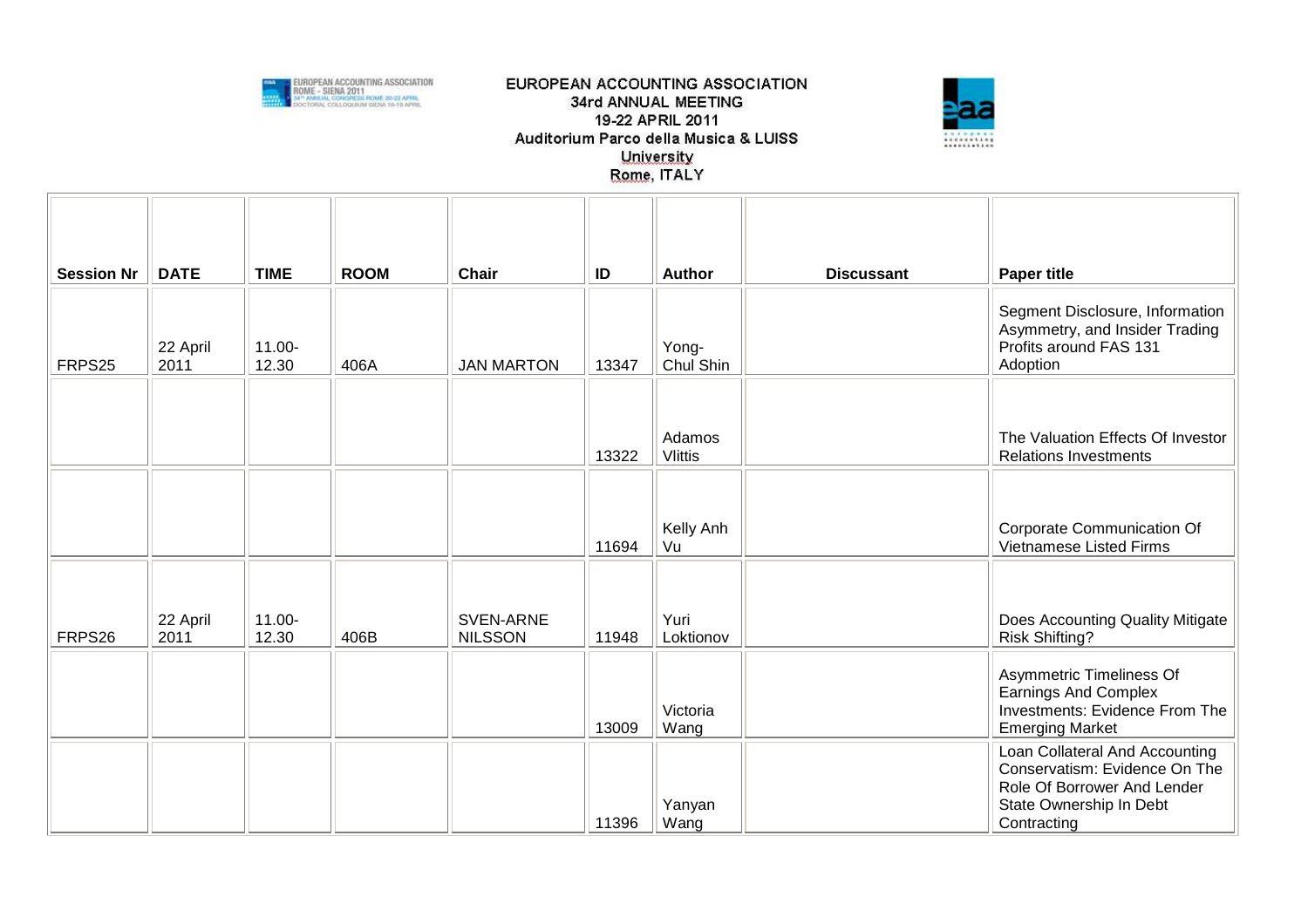



| <b>Session Nr</b> | <b>DATE</b>      | <b>TIME</b>     | <b>ROOM</b> | <b>Chair</b>                    | ID    | <b>Author</b>           | <b>Discussant</b> | <b>Paper title</b>                                                                                                                                   |
|-------------------|------------------|-----------------|-------------|---------------------------------|-------|-------------------------|-------------------|------------------------------------------------------------------------------------------------------------------------------------------------------|
|                   |                  |                 |             |                                 |       |                         |                   |                                                                                                                                                      |
| FRPS27            | 22 April<br>2011 | 14.00-<br>15.30 | 404A        | JOHN M.<br><b>HASSELL</b>       | 13372 | Maximilia<br>n Müller   |                   | Do Accounting Rules Adversely<br>Affect R&d Investment?                                                                                              |
|                   |                  |                 |             |                                 | 13270 | Bill<br>Jinbiao<br>Peng |                   | Market Valuation Of R&d<br>Expenditures                                                                                                              |
|                   |                  |                 |             |                                 | 12480 | Wolfgang<br>Schultze    |                   | The Differential Properties Of<br>Unconditional Vs. Conditional<br>Conservatism: The Case Of R&d<br>Accounting                                       |
| FRPS28            | 22 April<br>2011 | 14.00-<br>15.30 | 405B        | <b>RECEP</b><br><b>PEKDEMIR</b> | 13578 | Ewout<br>Naarding       |                   | The Value Relevance Of<br><b>Discounted Deferred Tax</b><br>Liabilities                                                                              |
|                   |                  |                 |             |                                 | 11714 | Charles<br>Piot         |                   | Ifrs Consequences On<br><b>Accounting Conservatism Within</b><br>Europe                                                                              |
|                   |                  |                 |             |                                 | 13433 | Kean Wu                 |                   | Do International Financial<br>Reporting Standards Increase<br>Earnings Timeliness? Evidence<br>From Mandatory Ifrs Adoption In<br>The European Union |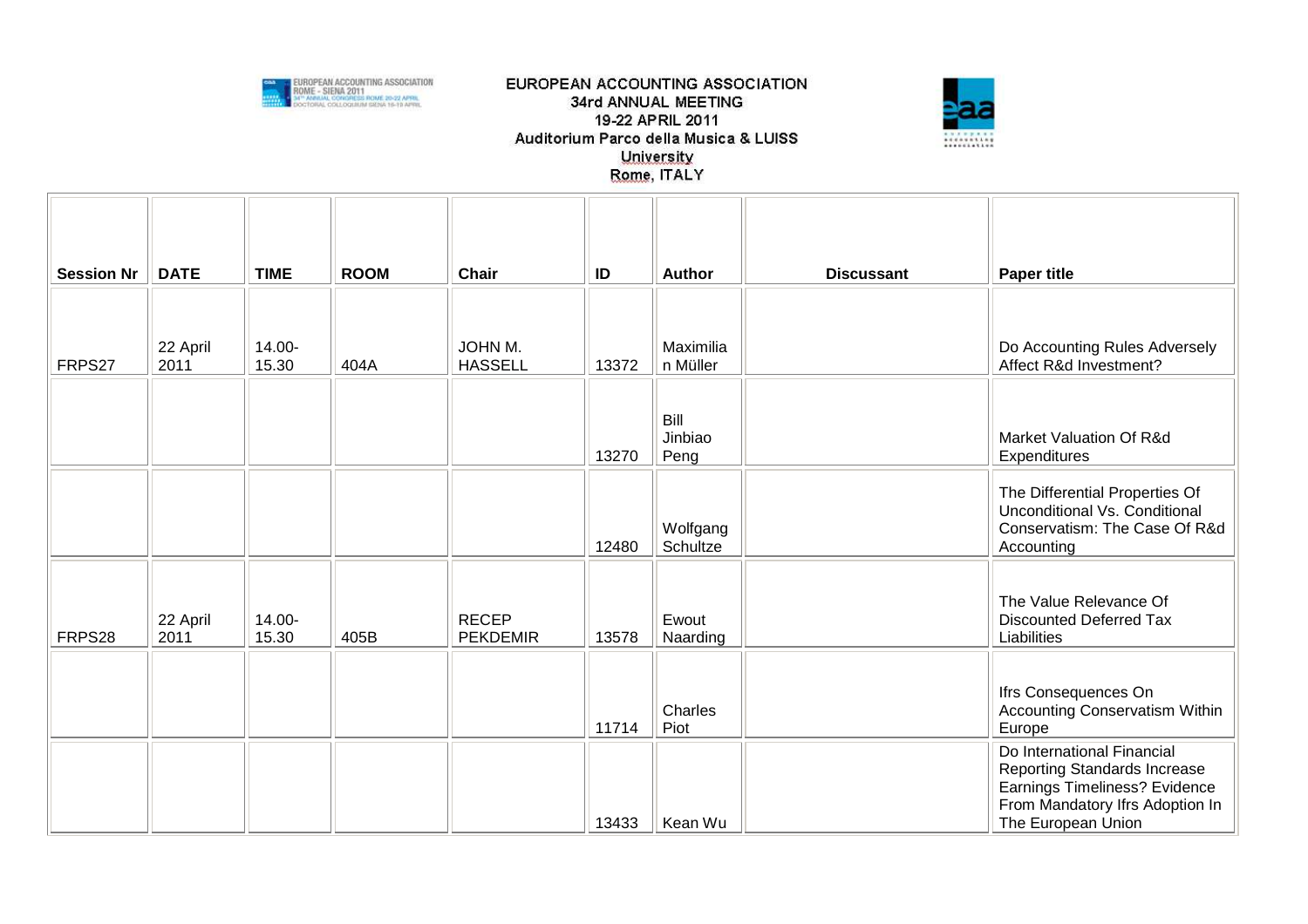



| <b>Session Nr</b> | <b>DATE</b>      | <b>TIME</b>     | <b>ROOM</b> | <b>Chair</b>              | ID    | <b>Author</b>        | <b>Discussant</b> | <b>Paper title</b>                                                                                                                         |
|-------------------|------------------|-----------------|-------------|---------------------------|-------|----------------------|-------------------|--------------------------------------------------------------------------------------------------------------------------------------------|
| FRPS29            | 22 April<br>2011 | 14.00-<br>15.30 | 406A        | <b>XU-DONG JI</b>         | 13602 | William P.<br>Rees   |                   | <b>Testing For Conditional</b><br>Conservatism - Or Not.                                                                                   |
|                   |                  |                 |             |                           | 13026 | Christian<br>Stadler |                   | <b>Conservatism And Pensions:</b><br><b>Why Accounting Matters</b>                                                                         |
|                   |                  |                 |             |                           | 12203 | Wendy<br>Wilson      |                   | <b>Financial Reporting Credibility</b><br>After Sox: Evidence From<br><b>Earnings Restatements</b>                                         |
| FRPS30            | 22 April<br>2011 | 16.00-<br>17.30 | 401         | LEO VAN DER<br><b>TAS</b> | 12562 | Jialu Shan           |                   | The Effect Of Uncertainty<br>Judgment On Revenue<br>Recognition: In Different<br><b>Financial Contexts</b>                                 |
|                   |                  |                 |             |                           | 11611 | Chen Wei             |                   | <b>Investors' Reactions To Bundled</b><br><b>Current Earnings And</b><br><b>Management Earnings</b><br>Guidance: Earnings Trend<br>Effects |
|                   |                  |                 |             |                           | 11217 | Teri Yohn            |                   | The Effects Of Earnings<br>Disaggregations On Investors'<br>Perceptions Of Earnings<br><b>Attributes And Forecasts</b>                     |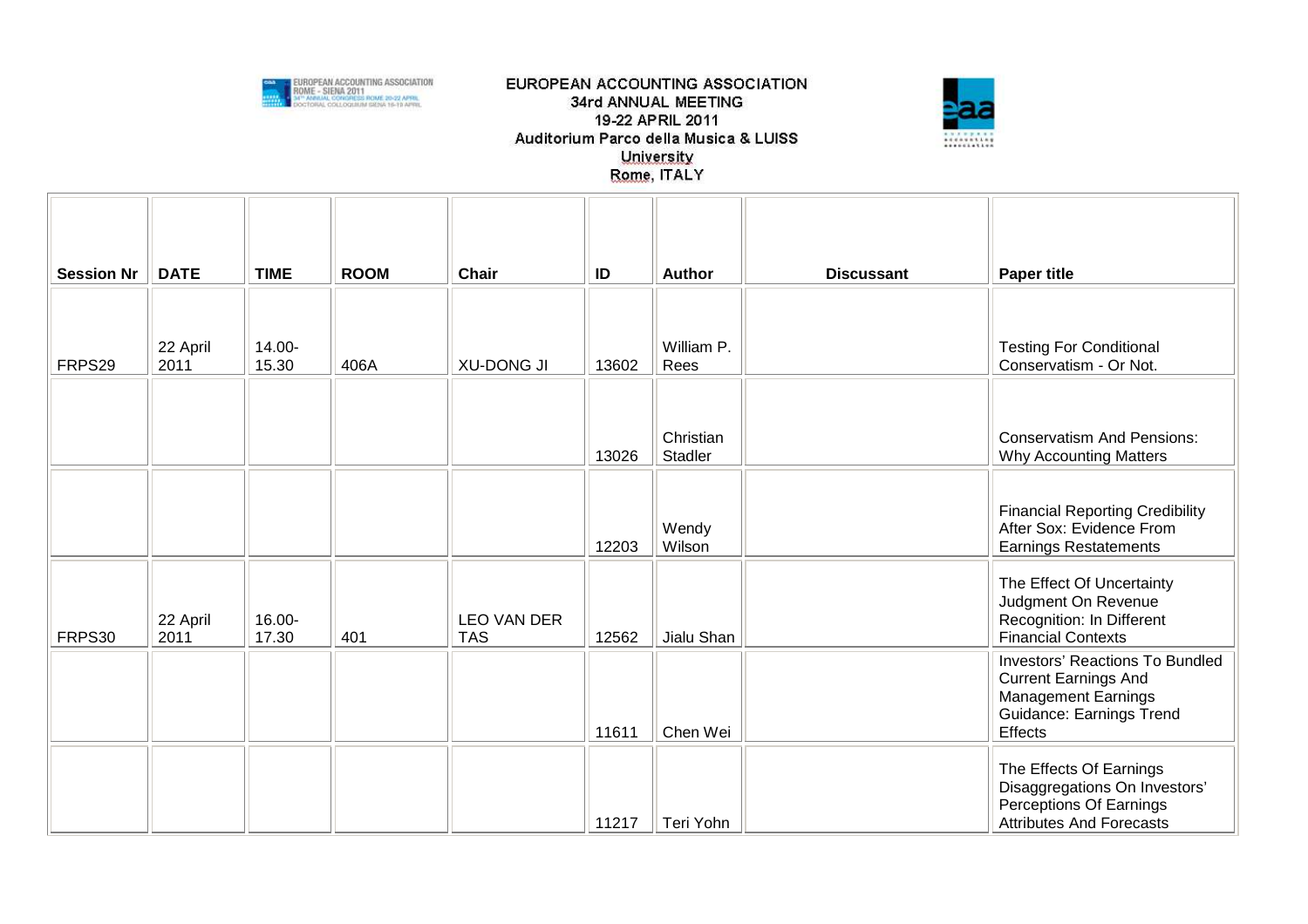



| <b>Session Nr</b> | <b>DATE</b>      | <b>TIME</b>     | <b>ROOM</b> | <b>Chair</b>                     | ID    | <b>Author</b>               | <b>Discussant</b> | <b>Paper title</b>                                                                                                                                                   |
|-------------------|------------------|-----------------|-------------|----------------------------------|-------|-----------------------------|-------------------|----------------------------------------------------------------------------------------------------------------------------------------------------------------------|
| FRPS31            | 22 April<br>2011 | 16.00-<br>17.30 | 404A        | <b>CHARLES SHI</b>               | 12886 | Jeff<br>Downing             |                   | Fair-Value Accounting And<br><b>Asset-Price Downward Spirals</b>                                                                                                     |
|                   |                  |                 |             |                                  | 11918 | Marta<br>Silva<br>Guerreiro |                   | <b>Factors Associated With The</b><br>Preparedness Of Unlisted Large<br>Companies To Adopt The<br>International Financial Reporting<br>Standards Adapted To Portugal |
|                   |                  |                 |             |                                  | 12310 | Venancio<br>Tauringan<br>a  |                   | <b>Information Content Of</b><br><b>Complementary And</b><br>Supplementary Narratives In Uk<br>Interim Reports                                                       |
| FRPS32            | 22 April<br>2011 | 16.00-<br>17.30 | 406A        | <b>PAULINE</b><br><b>WEETMAN</b> | 13098 | Ghada<br>Tayem              |                   | Third Party Effects On The<br>Willingness Of Uk Firms To<br><b>Issue Profit Warnings</b>                                                                             |
|                   |                  |                 |             |                                  | 13747 | Mingzhu<br>Wang             |                   | Institutional Investors Types,<br>Corporate Governance<br>Mechanisms And Discretionary<br>Accruals                                                                   |
|                   |                  |                 |             |                                  | 13240 | Jochen<br>Zimmerm<br>ann    |                   | <b>Competition Of Accounting</b><br>Standards: An Agent-Based<br><b>Model For Germany</b>                                                                            |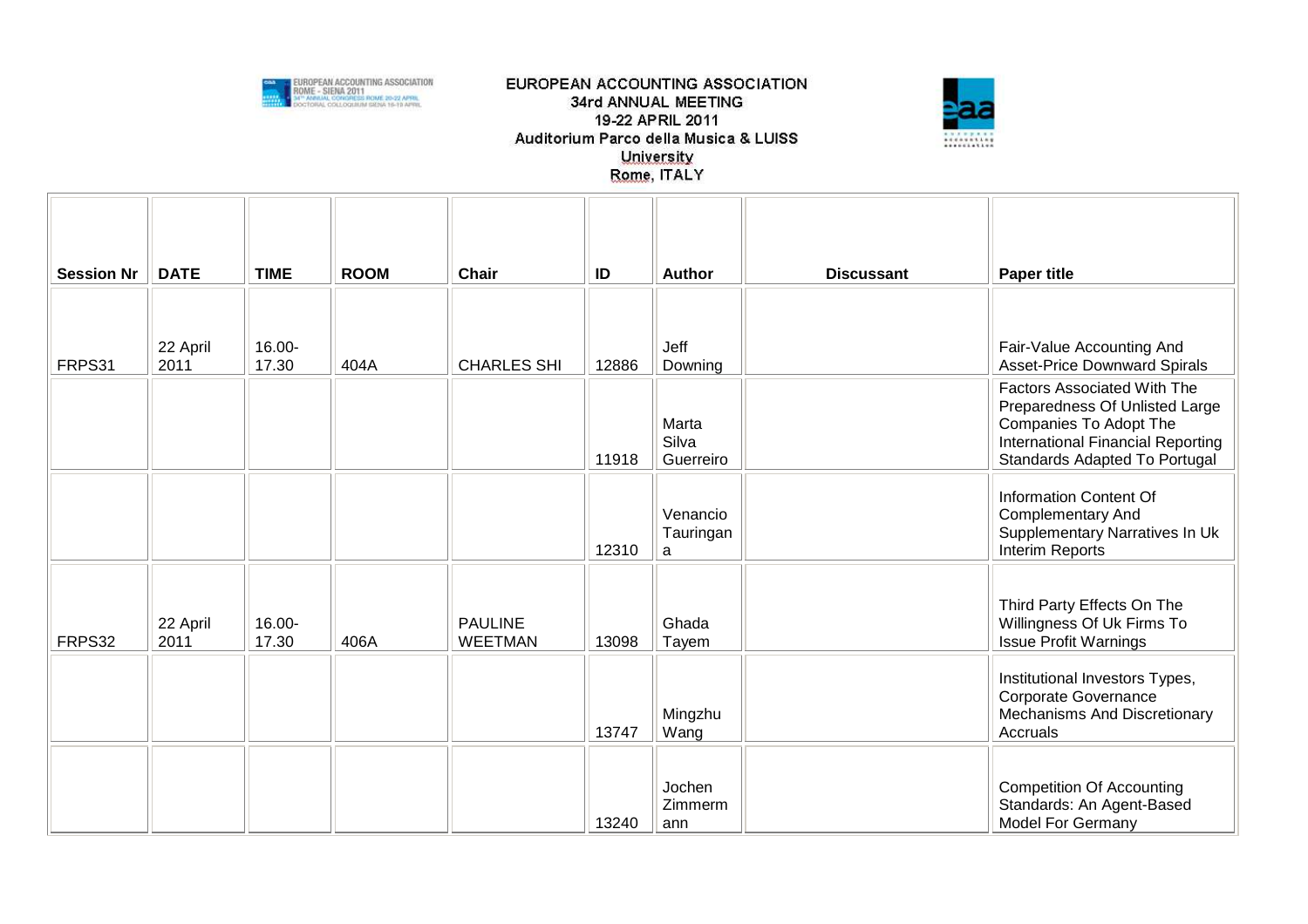



| <b>Session Nr</b> | <b>DATE</b>      | <b>TIME</b>     | <b>ROOM</b> | <b>Chair</b>                            | ID    | Author                      | <b>Discussant</b>                        | <b>Paper title</b>                                                                                                                 |
|-------------------|------------------|-----------------|-------------|-----------------------------------------|-------|-----------------------------|------------------------------------------|------------------------------------------------------------------------------------------------------------------------------------|
| FRPSD01           | 21 April<br>2011 | 09.00-<br>10.30 | 203         | <b>CIARAN</b><br>O'HOGARTAIGH           | 13366 | Vasiliki<br>Athanasa<br>kou | <b>ETI EINHORN</b>                       | Forward-Looking Performance<br><b>Disclosures And Earnings</b><br>Quality                                                          |
|                   |                  |                 |             |                                         | 12021 | Vincent<br>Chen             | <b>CLAIRE MARSTON</b>                    | Disclosure About Fair Value<br>Measurement Of Goodwill<br>Impairment: Does It Improve<br>Transparency?                             |
| FRPSD02           | 21 April<br>2011 | 16.00-<br>17.30 | 209         | <b>BEGONA GINER</b><br><b>INCHAUSTI</b> | 11943 | Real<br>Labelle             | PAUL ANDRE                               | Legal Regime And Financial<br><b>Reporting Quality</b>                                                                             |
|                   |                  |                 |             |                                         | 12031 | Christian<br>Leuz           | <b>MARY BARTH</b>                        | Capital-Market Effects Of<br>Securities Regulation: the Role<br>Of Implementation And<br>Enforcement                               |
| FRPSD03           | 21 April<br>2011 | 16.00-<br>17.30 | 203         | Arnold Cowan                            | 11811 | Donal<br><b>Byard</b>       | <b>NERISSA BROWN</b>                     | The Economic Consequences Of<br>Eliminating The Reconciliation Of<br>Ifrs To U.S. Gaap: An<br><b>Information Transfer Analysis</b> |
|                   |                  |                 |             |                                         | 13664 | Ying Li                     | <b>MARK ANTHONY</b><br><b>CLATWORTHY</b> | Does Mandatory Ifrs Adoption<br>Reduce Information Asymmetry<br>Between Domestic And Foreign<br>Analysts?                          |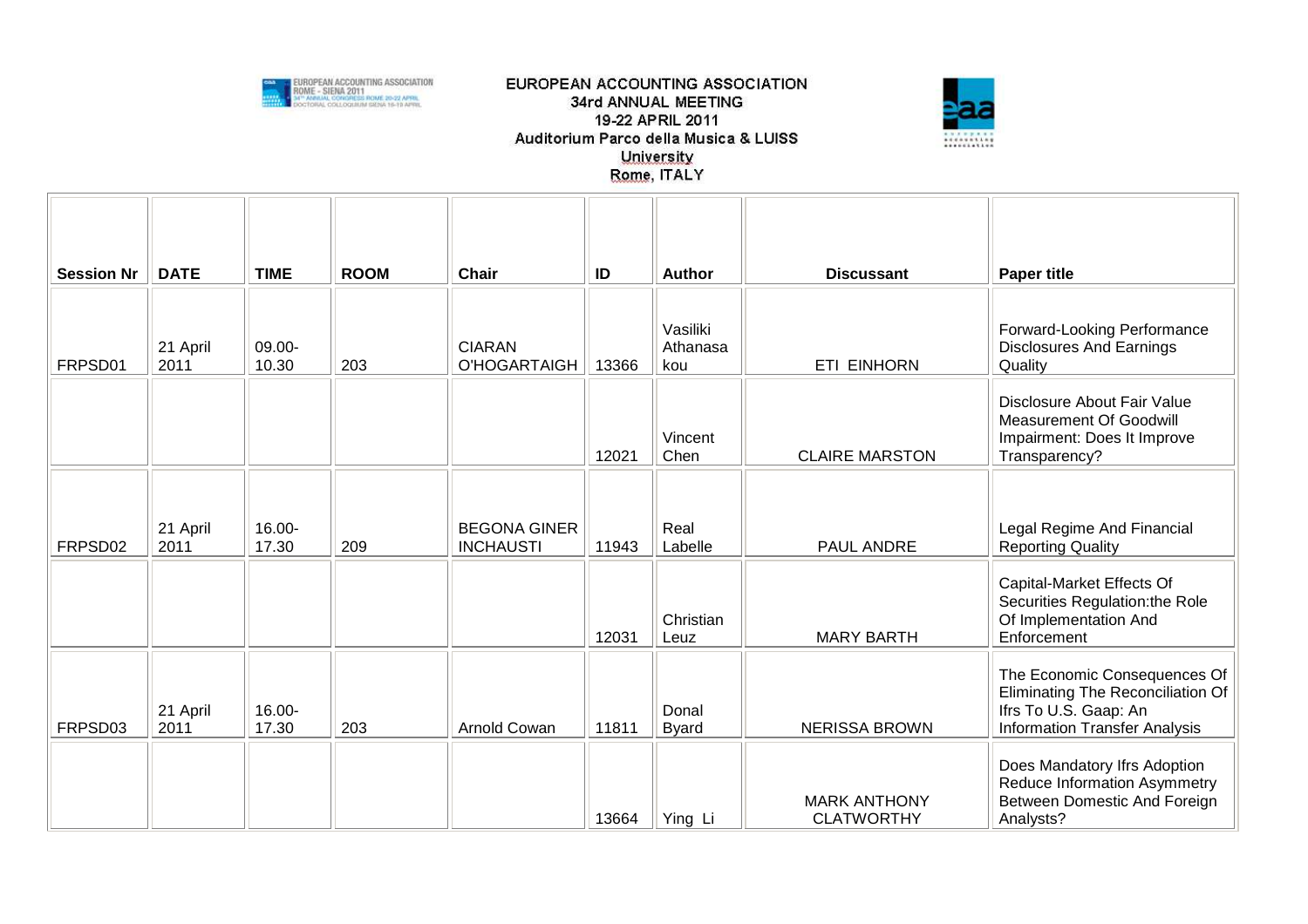



| <b>Session Nr</b> | <b>DATE</b>      | <b>TIME</b>     | <b>ROOM</b> | <b>Chair</b>                       | ID    | <b>Author</b>              | <b>Discussant</b>     | <b>Paper title</b>                                                                                                                           |
|-------------------|------------------|-----------------|-------------|------------------------------------|-------|----------------------------|-----------------------|----------------------------------------------------------------------------------------------------------------------------------------------|
| FRPSD04           | 21 April<br>2011 | 14.00-<br>15.30 | 101         | <b>MICHELINE</b><br><b>RENAULT</b> | 12376 | Benedikt<br>Link           | Lucie Courteau        | The Real Business Effects Of<br><b>Quarterly Reporting</b>                                                                                   |
|                   |                  |                 |             |                                    | 12630 | Radhika<br>Lunawat         | <b>JEROEN SUIJS</b>   | <b>Reputation Effects Of Disclosure</b>                                                                                                      |
| FRPSD05           | 22 April<br>2011 | 09.00-<br>10.30 | 101         | <b>HEIBATOLLAH</b><br><b>SAMI</b>  | 12090 | Jeroen<br>Suijs            | <b>MIRKO HEINLE</b>   | Seemingly Irrelevant Disclosures                                                                                                             |
|                   |                  |                 |             |                                    | 11417 | Manuel<br>Nunez-<br>Nickel | <b>GARY ENTWISTLE</b> | <b>Evolutionary Model Of Existing</b><br><b>Competition And Voluntary</b><br><b>Disclosure</b>                                               |
| FRPSD06           | 22 April<br>2011 | 09.00-<br>10.30 | 203         | <b>SAVERIO</b><br><b>BOZZOLAN</b>  | 13246 | Stefano<br>Cascino         | <b>KAREL HRAZDIL</b>  | Stock-Bond Return<br><b>Comovements And Accounting</b><br>Information                                                                        |
|                   |                  |                 |             |                                    | 12046 | David<br>Veenman           | <b>STEFAN VEITH</b>   | Internal Control Over Financial<br>Reporting And Managerial Rent<br><b>Extraction: Evidence From The</b><br>Profitability Of Insider Trading |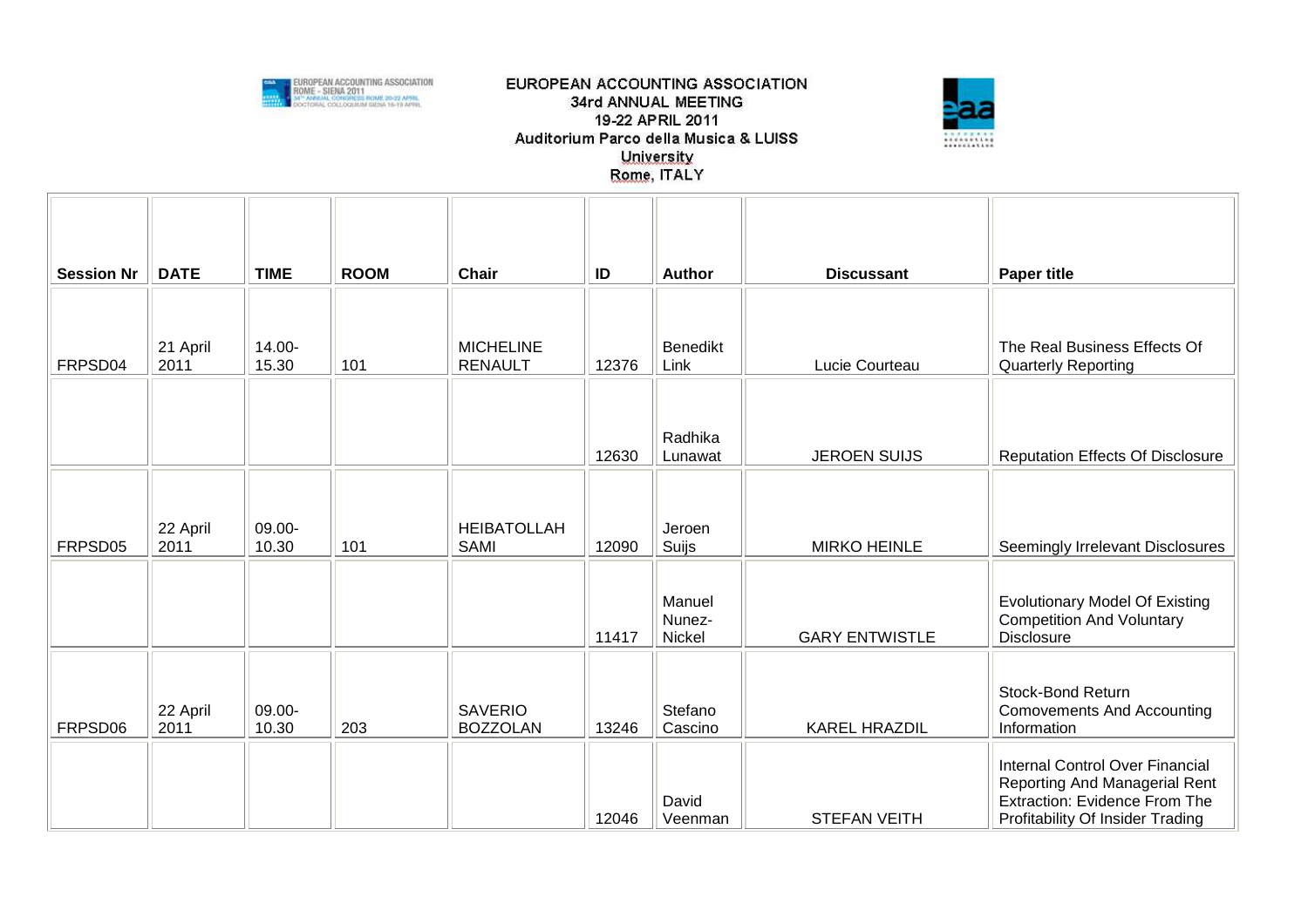



| <b>Session Nr</b> | <b>DATE</b>      | <b>TIME</b>        | <b>ROOM</b> | <b>Chair</b>                     | ID    | <b>Author</b>                 | <b>Discussant</b>       | <b>Paper title</b>                                                                                                                                               |
|-------------------|------------------|--------------------|-------------|----------------------------------|-------|-------------------------------|-------------------------|------------------------------------------------------------------------------------------------------------------------------------------------------------------|
| FRPSD07           | 22 April<br>2011 | 09.00-<br>10.30    | 204         | STEPHEN ZEFF                     | 12365 | Kim<br>Hyungtae               | <b>HONG XIE</b>         | Equity-Based Compensation To<br><b>Outside Directors And</b><br><b>Management Earnings Forecasts</b>                                                             |
|                   |                  |                    |             |                                  | 12378 | Shiva<br>Sivarama<br>krishnan | <b>GRACE POWNALL</b>    | On The Cross-Sectional<br>Determinants Of Management<br><b>Forecast Bias</b>                                                                                     |
| FRPSD08           | 22 April<br>2011 | $11.00 -$<br>12.30 | 203         | YAKUP SELVI                      | 13745 | Nerissa<br><b>Brown</b>       | THORSTEN SELLHORN       | <b>Investor Sentiment And Pro</b><br>Forma Earnings Disclosures                                                                                                  |
|                   |                  |                    |             |                                  | 13555 | Yoshimi<br>Chujo              | <b>SERENA MORRICONE</b> | <b>Optimal Disclosure Policy For</b><br><b>Supplier Firms</b>                                                                                                    |
| FRPSD09           | 22 April<br>2011 | 14.00-<br>15.30    | 204         | <b>FARSHID</b><br><b>NAVISSI</b> | 13774 | Hyun<br>Hong                  | <b>SUE WRIGHT</b>       | Does Mandatory Adoption Of<br>International Financial Reporting<br><b>Standards Decrease The Voting</b><br>Premium For Dual-Class Shares:<br>Theory And Evidence |
|                   |                  |                    |             |                                  | 11921 | Ole-<br>Kristian<br>Hope      | <b>JACQUELINE BIRT</b>  | Relationship-Specificity, Contract<br>Enforceability, And Income<br>Smoothing: An International<br>Study                                                         |